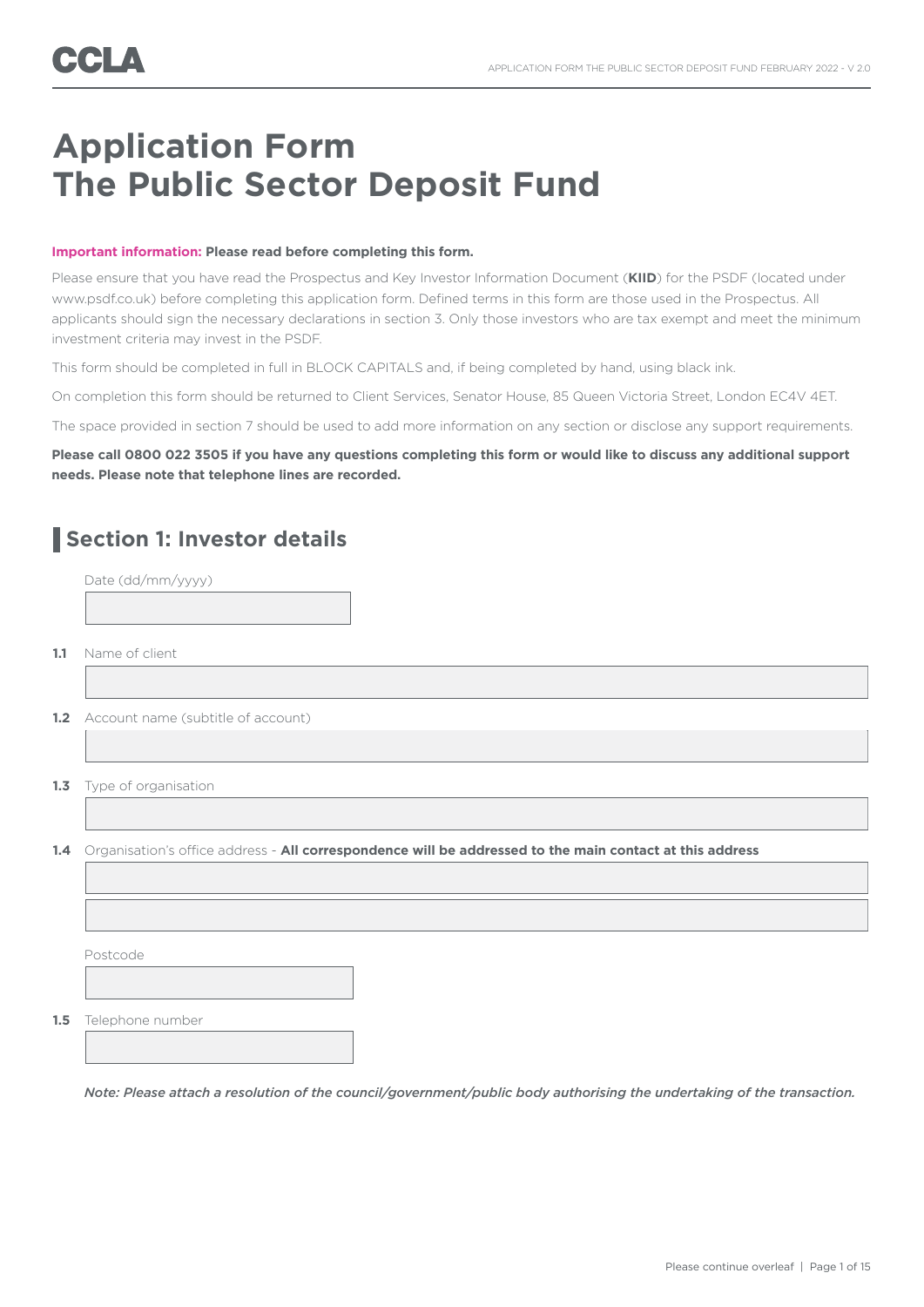## **Section 2: Payment details**

**All withdrawals will be paid to the nominated bank account (no third party payments will be undertaken).** 

#### **2.1 Nominated bank account details:**

| Bank name   |                |  |
|-------------|----------------|--|
|             |                |  |
|             |                |  |
| Branch name | Account name   |  |
|             |                |  |
|             |                |  |
| Sort code   | Account number |  |
|             |                |  |
|             |                |  |

 Please send one of the following to verify the bank account: an original paying-in slip, an original cheque marked 'void' or a certified copy of a bank statement confirming that the account is held in the investing organisation's name. The certification must be carried out by one of the following:

- Representative of an FCA or EU equivalent regulated firm (e.g. bank manager)
- Solicitor/lawyer
- Chartered accountant
- Notary
- Minister of religion
- Director of a VAT registered charity
- Officer of the British Armed Forces
- Government department official
- Official of an overseas embassy, consulate or high commission
- Any CCLA Investment Management Limited employee

#### **The professional certifying the bank statement should:**

- **• be a different person from anyone named on the form**
- **• not be related, in a relationship or living at the same address to any person named on the form**
- **• write 'Certified to be a true copy of the original seen by me' on the document**
- **• sign and date the document**
- **• print their name under the signature and add their occupation, address and telephone number.**

#### **2.2 Dividend payments:**

For all payments please indicate your preferred option below:

**2.2.1** Automatically be reinvested and additional Shares created.

**2.2.2** Paid by electronic transfer to your nominated bank account.

**2.2.3** If you wish to use a bank account other than your nominated bank account, please tick and complete below.

Bank name

| Account name   |
|----------------|
|                |
| Account number |
|                |
|                |

Please send one of the above requested documents to verify the bank account.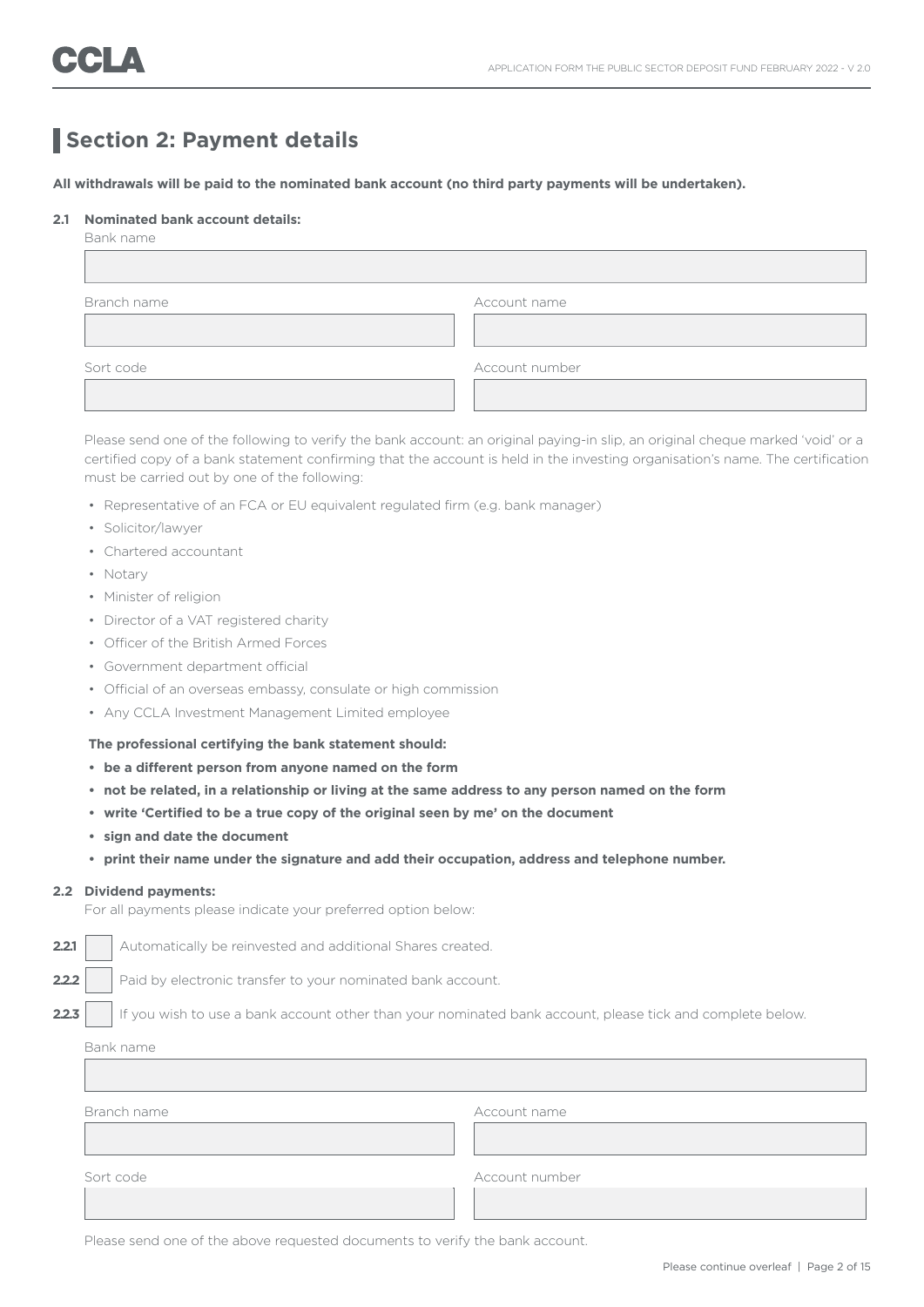**2.3** What is the intended purpose of the investment with CCLA?

**2.4** What is the intended frequency of transactions on the account?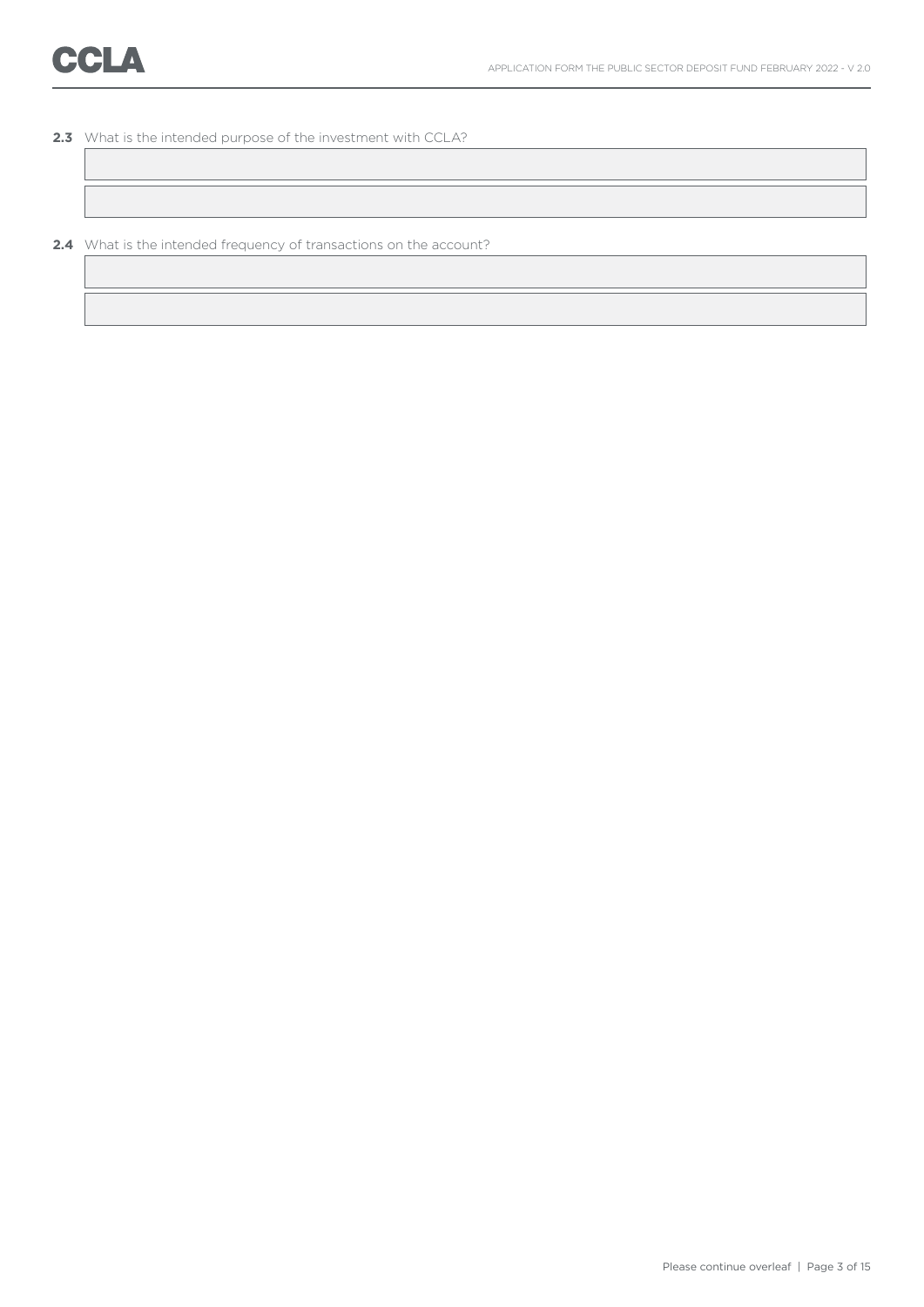## **Section 3: Directors' (or equivalent) authorisation**

This section must be read, completed and signed by a minimum of two and up to four directors (or equivalent) who have authority to give CCLA Investment Management Limited (**CCLA** or **ACD**) instructions on behalf of the investing organisation concerning the use or transfer of money or Shares.

### **Data Protection Regulation (UK GDPR)**

In accordance with our regulatory obligations, and as set out in our Privacy Notice, information will be retained for a minimum of seven years after the end of our relationship with you.

- As required under UK GDPR, consent must be given before any communication can be sent to your personal email address about services other than those already provided.
- At any time, you can ask for your personal data to be removed from CCLA databases unless it is required to be retained for legal or regulatory reasons. Please email us at clientservices@ccla.co.uk or telephone us at 0800 022 3505.
- If you change your email address, or any of the other information we hold is inaccurate or out of date, please email us at clientservices@ccla.co.uk.
- You can contact the CCLA office to receive a copy of any of your personal data currently held by us once we have received proof of your identity.
- Any details you give us will be held in accordance with current data protection legislation.
- We will not share your personal data with third parties, unless we have your permission to do so in accordance with your contract with us, or we are required to do so by law.
- We do not sell any personal data held.
- When you give us personal data, we take steps to ensure that it is treated securely. Information you send to us electronically is transmitted over the internet, but this cannot be guaranteed to be 100% secure. As a result, while we strive to protect your personal data, CCLA cannot guarantee the security of any information you transmit to us, and you do so at your own risk. Once we receive your information, we make our best effort to ensure its security on our systems mainly in password accessed databases.
- We do not collect information automatically from our website.
- Personal data will be retained in CCLA's systems which are password protected.

Please see the website for details of CCLA's Privacy Notice and full details of CCLA's Data Protection Policy are available on request.

#### **Conflicts of interest**

CCLA operates a Conflicts of Interest Policy to ensure that our clients are treated fairly. Our policy seeks to avoid circumstances which we consider may give rise to potential conflicts of interest and material disadvantage to our clients.

CCLA's Conflicts of Interest Policy can be found on its website at www.ccla.co.uk.

### **Anti-money laundering**

You may be asked to provide documentation to assist CCLA in verifying the identity of any individuals referenced in this form in accordance with regulatory requirements. This is normally done using electronic means but occasionally extra documents may be required from you to complete this process.

#### **Client categorisation**

CCLA is required to categorise all its clients so that they receive an appropriate level of investor protection. CCLA will categorise you as a Retail Client.

#### **How your money may be held**

Where you provide money to us by way of an electronic transfer in order to invest in the PSDF, if we have not paid this money to the Depositary of the Company by the end of the business day following the date of receipt of the money, we are required to treat this money as client money and pay this money into a client money account. Please note that, until the end of the business day following the date of receipt of the money, it is possible that your money will not be held as client money and therefore will not be segregated under the FCA's client money rules.

Where you provide money to us by way of a cheque in order to invest in the PSDF, we will treat this money as client money and will pay it into a client money account by close of business on the day following receipt, where it will remain until such time as it is paid to the Depositary of the Company.

In addition, we are required to treat as client money any redemption proceeds which we continue to hold at the end of the business day following the day that we receive your redemption proceeds from the Depositary. You acknowledge and agree that, until this time, it is possible that these proceeds will not be held as client money and therefore will not be segregated under the FCA's client money rules.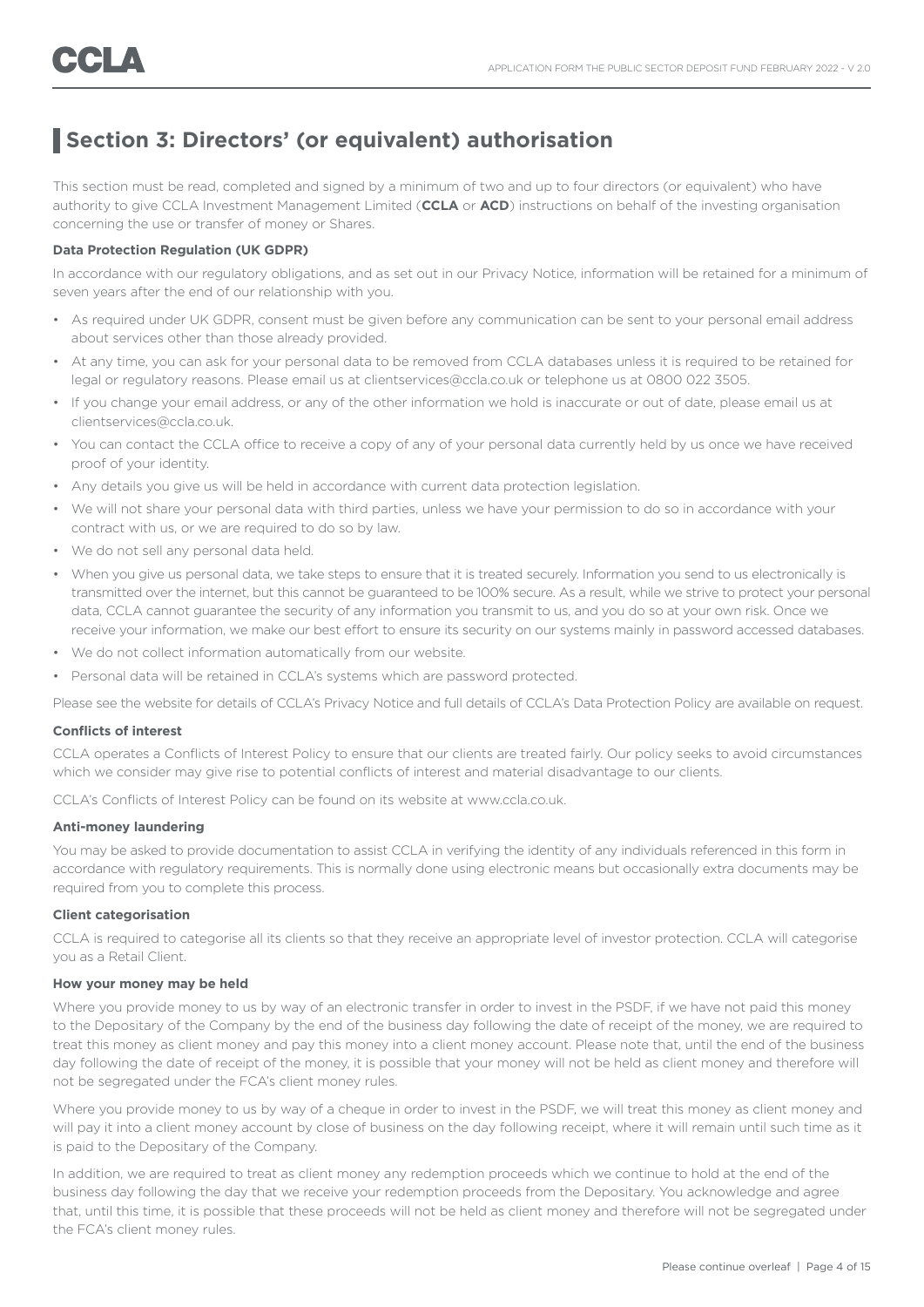### **FATCA**

The US Foreign Account Tax Compliance Act (**FATCA**) was implemented to enable the Internal Revenue Service to combat US tax evasion. It requires "foreign financial institutions" (such as the Company) to report on US investors. Failure to comply (or be deemed compliant) with these requirements may mean that foreign financial institutions are subject to US withholding taxes on certain US sourced income and gains. Under an intergovernmental agreement between the US and the United Kingdom, the Company may be deemed compliant if it identifies and reports US taxpayer information directly to Her Majesty's Revenue and Customs (**HMRC**).

Similar reporting requirements may also apply to the Company in respect of any Shareholders who are not solely UK tax resident following laws enacted to implement the OECD Common Reporting Standard for Automatic Exchange of Financial Account Information (**CRS**).

Accordingly, Shareholders should note that:

- they may be asked to provide additional information (including information regarding their tax residence) to the ACD to enable the Company to satisfy these obligations;
- the ACD may be required to report these details to HMRC; and
- HMRC may subsequently exchange this information with other governments or tax authorities in other jurisdictions.

Institutional Shareholders may be required to provide a Global Intermediary Identification Number (GIIN). Failure to provide the requested information may subject a Shareholder to liability for any resulting US withholding taxes, US tax information reporting and/or mandatory redemption, transfer or other termination of the Shareholder's interest in its Shares. The GIIN for the PSDF is available on request.

By signing the application form to subscribe for Shares, each Shareholder agrees and acknowledges that, in certain circumstances, the ACD will be obliged to share this information with UK tax authorities, who may pass it on to other tax authorities. Shareholders are encouraged to consult with their own tax advisors regarding the possible implications of FATCA or CRS on their interest in the Company.

### **Declarations:**

By signing the authorisation section of this application form, we, the applicant, confirm that:

- The Shares to which this application relates are and will at all times be on behalf of the investing organisation.
- We have read and understood the contents of the PSDF KIID and the Prospectus, and confirm this application is made in accordance with the Prospectus.
- The investing organisation is eligible to invest in the PSDF under the Prospectus.
- The persons signing below are duly authorised to sign on behalf of the investing organisation.
- We will inform CCLA immediately should the investing organisation under section 1 above cease to qualify as an eligible investor, at which time disinvestment from the PSDF will be required.
- The main contact and authorised signatories for this account are known to us.
- We shall notify CCLA of any subsequent changes of directors (or equivalent), main contact and/or authorised signatories.
- The investing organisation is a UK Public Sector body which is tax exempt.
- We understand that in the provision of this service, CCLA are executing transactions on an execution-only basis and are not providing advice on the merits of transactions and in relation to which the rules on assessment of appropriateness and suitability do not apply. Consequently, investors do not benefit from the protection of the rules on assessing appropriateness and suitability provided within the FCA Rules.
- We should consult an intermediary if we require investment advice.
- The information contained in this form is true and accurate to the best of our knowledge and belief.

#### **Authorisation:**

Ī

We authorise you to:

- Conduct the account as instructed in this application form until you are instructed to the contrary on a mandate form.
- Accept faxed instructions that purport to be properly issued in accordance with this application form. We indemnify you against any costs or loss arising from your acting on such instructions.

The account should be operated by any one, or any two, of the authorised signatories.

Any two of the authorised signatories Any one of the authorised signatories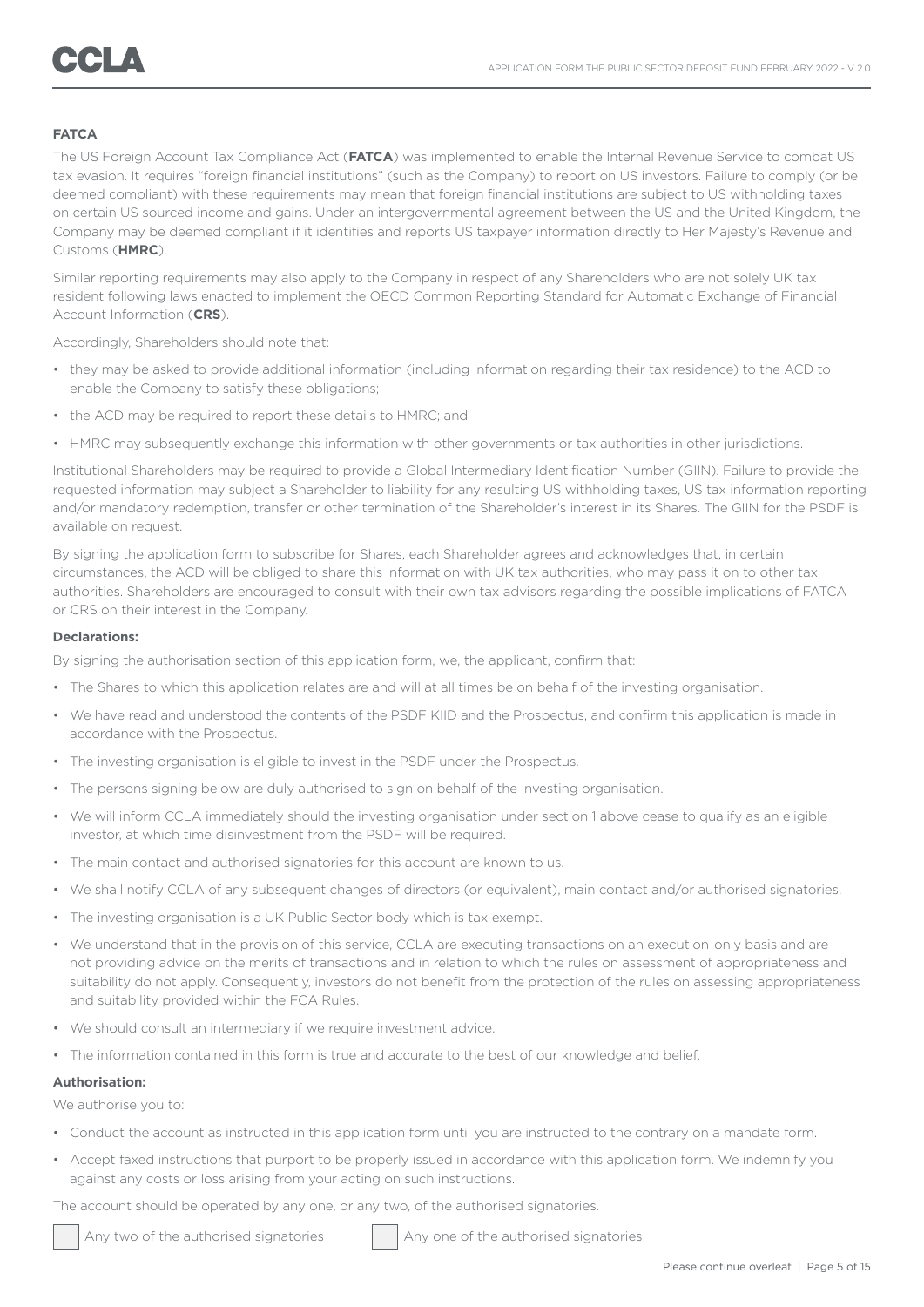## **First director (or equivalent)**

| Name                                                    |                   |
|---------------------------------------------------------|-------------------|
|                                                         |                   |
| Signature                                               | Date (dd/mm/yyyy) |
|                                                         |                   |
| First director needs to complete sections 3.1 to 3.4    |                   |
|                                                         |                   |
| Second director (or equivalent)                         |                   |
| Name                                                    |                   |
|                                                         |                   |
| Signature                                               | Date (dd/mm/yyyy) |
|                                                         |                   |
|                                                         |                   |
| ▶ Second director needs to complete sections 3.5 to 3.8 |                   |

## **Third director (or equivalent)**

Name

Signature Date (dd/mm/yyyy) Third director needs to complete sections 3.9 to 3.12

**Fourth director (or equivalent)**

Name

Signature Date (dd/mm/yyyy)

Fourth director needs to complete sections 3.13 to 3.16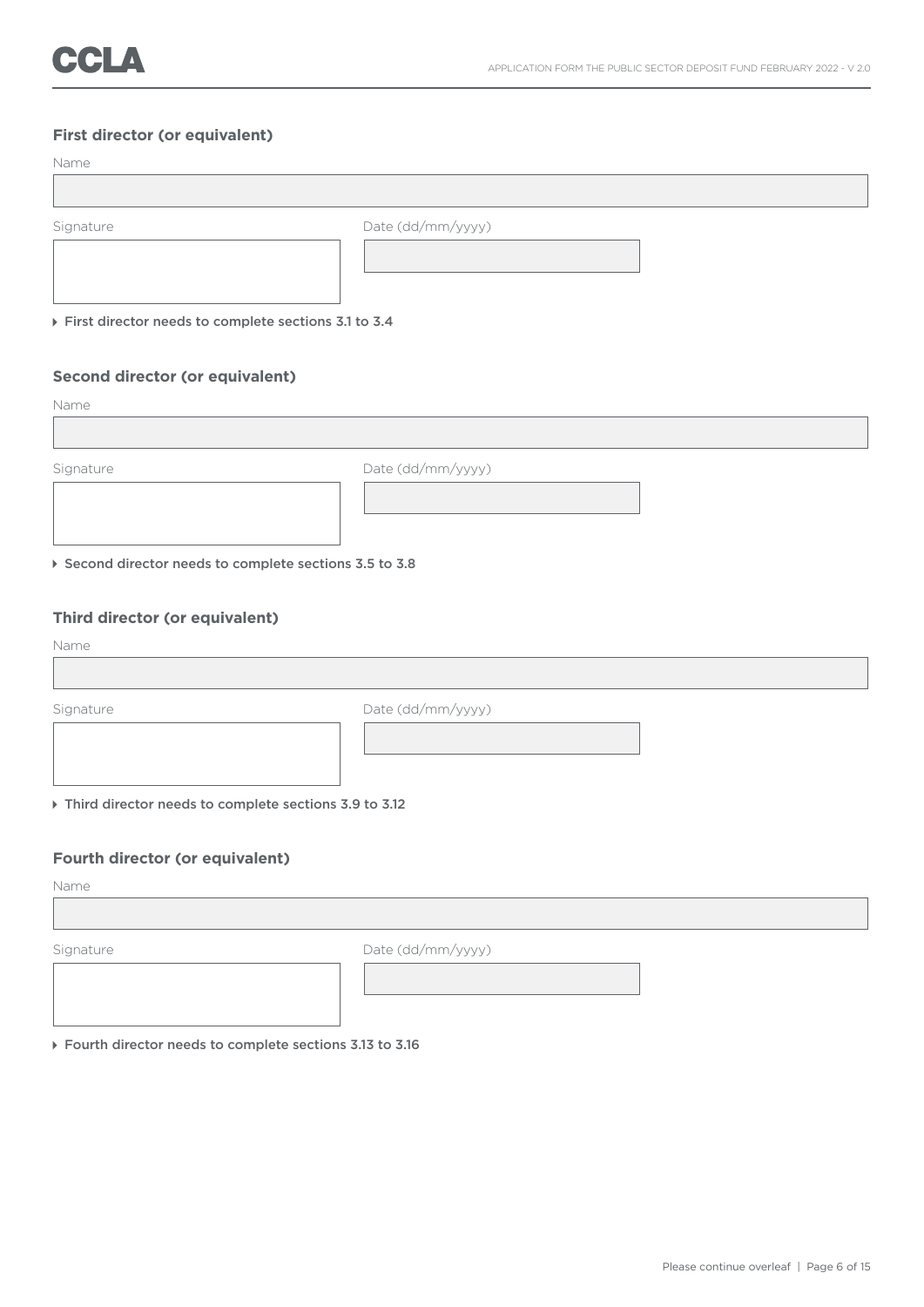## **First director (or equivalent)**

| Title                                                                  |                   | Forename                                                                                                                       |  |
|------------------------------------------------------------------------|-------------------|--------------------------------------------------------------------------------------------------------------------------------|--|
|                                                                        |                   |                                                                                                                                |  |
| Middle name                                                            |                   | Surname                                                                                                                        |  |
|                                                                        |                   |                                                                                                                                |  |
| Date of birth (dd/mm/yyyy)                                             |                   | Position                                                                                                                       |  |
|                                                                        |                   |                                                                                                                                |  |
| Telephone number                                                       |                   |                                                                                                                                |  |
|                                                                        |                   |                                                                                                                                |  |
| Email address                                                          |                   |                                                                                                                                |  |
|                                                                        |                   |                                                                                                                                |  |
|                                                                        |                   | I agree to CCLA retaining my email information until I request otherwise, on the understanding that my data will only          |  |
| be used according to terms stated on page 4 and will be held securely. |                   |                                                                                                                                |  |
| Home address                                                           |                   |                                                                                                                                |  |
|                                                                        |                   |                                                                                                                                |  |
|                                                                        |                   |                                                                                                                                |  |
|                                                                        |                   |                                                                                                                                |  |
|                                                                        |                   |                                                                                                                                |  |
| Postcode                                                               |                   |                                                                                                                                |  |
|                                                                        |                   | Date moved to this address (dd/mm/yyyy)                                                                                        |  |
|                                                                        |                   |                                                                                                                                |  |
|                                                                        |                   | If you have lived at your home address for less than three years, please provide details of your previous address below.       |  |
|                                                                        |                   |                                                                                                                                |  |
|                                                                        |                   |                                                                                                                                |  |
|                                                                        |                   |                                                                                                                                |  |
| Postcode                                                               |                   | Date moved to this address (dd/mm/yyyy)                                                                                        |  |
|                                                                        |                   |                                                                                                                                |  |
|                                                                        |                   |                                                                                                                                |  |
|                                                                        |                   | 3.2 Will you be the main contact for this account? (Please note that all correspondence will be sent to you.)                  |  |
| Yes<br>No                                                              |                   |                                                                                                                                |  |
|                                                                        |                   |                                                                                                                                |  |
| 3.3 Will you be an authorised signatory for this account?              |                   |                                                                                                                                |  |
| Yes<br>No                                                              |                   |                                                                                                                                |  |
| Signature                                                              | Date (dd/mm/yyyy) |                                                                                                                                |  |
|                                                                        |                   |                                                                                                                                |  |
|                                                                        |                   |                                                                                                                                |  |
|                                                                        |                   |                                                                                                                                |  |
|                                                                        |                   | I confirm that to the best of my knowledge all the above information that I have provided is correct as at the date of signing |  |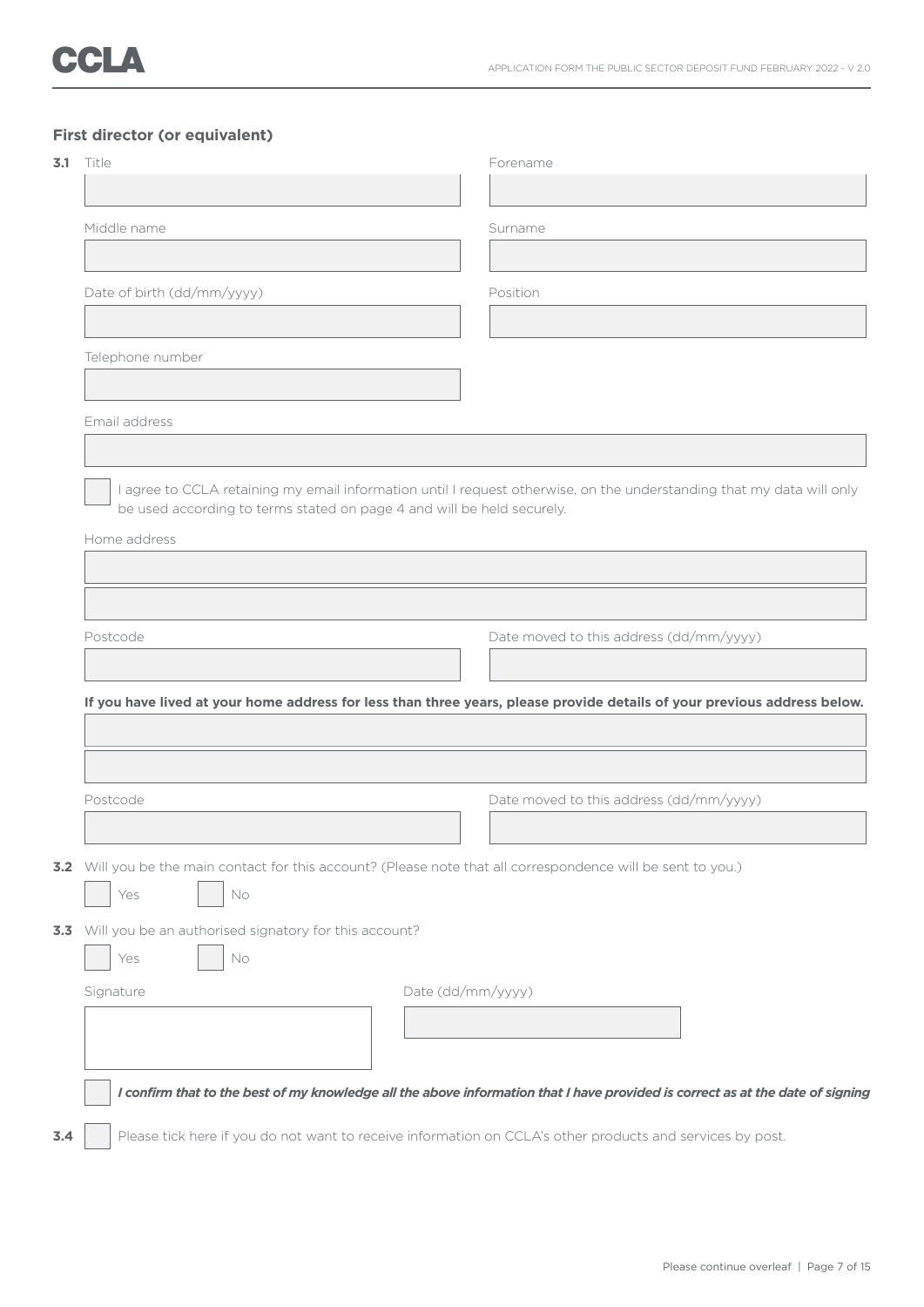## **Second director (or equivalent)**

| <b>3.5</b> Title                                                                   |                   | Forename                                                                                                                 |
|------------------------------------------------------------------------------------|-------------------|--------------------------------------------------------------------------------------------------------------------------|
|                                                                                    |                   |                                                                                                                          |
| Middle name                                                                        |                   | Surname                                                                                                                  |
|                                                                                    |                   |                                                                                                                          |
| Date of birth (dd/mm/yyyy)                                                         |                   | Position                                                                                                                 |
|                                                                                    |                   |                                                                                                                          |
| Telephone number                                                                   |                   |                                                                                                                          |
|                                                                                    |                   |                                                                                                                          |
| Email address                                                                      |                   |                                                                                                                          |
|                                                                                    |                   |                                                                                                                          |
|                                                                                    |                   | I agree to CCLA retaining my email information until I request otherwise, on the understanding that my data will only    |
| be used according to terms stated on page 4 and will be held securely.             |                   |                                                                                                                          |
| Home address                                                                       |                   |                                                                                                                          |
|                                                                                    |                   |                                                                                                                          |
|                                                                                    |                   |                                                                                                                          |
|                                                                                    |                   |                                                                                                                          |
|                                                                                    |                   | Date moved to this address (dd/mm/yyyy)                                                                                  |
| Postcode                                                                           |                   |                                                                                                                          |
|                                                                                    |                   | If you have lived at your home address for less than three years, please provide details of your previous address below. |
|                                                                                    |                   |                                                                                                                          |
|                                                                                    |                   |                                                                                                                          |
|                                                                                    |                   |                                                                                                                          |
|                                                                                    |                   | Date moved to this address (dd/mm/yyyy)                                                                                  |
|                                                                                    |                   |                                                                                                                          |
|                                                                                    |                   | 3.6 Will you be the main contact for this account? (Please note that all correspondence will be sent to you.)            |
| Yes<br>No                                                                          |                   |                                                                                                                          |
|                                                                                    |                   |                                                                                                                          |
| Yes<br>No                                                                          |                   |                                                                                                                          |
|                                                                                    | Date (dd/mm/yyyy) |                                                                                                                          |
| Postcode<br>3.7 Will you be an authorised signatory for this account?<br>Signature |                   |                                                                                                                          |
|                                                                                    |                   |                                                                                                                          |
|                                                                                    |                   |                                                                                                                          |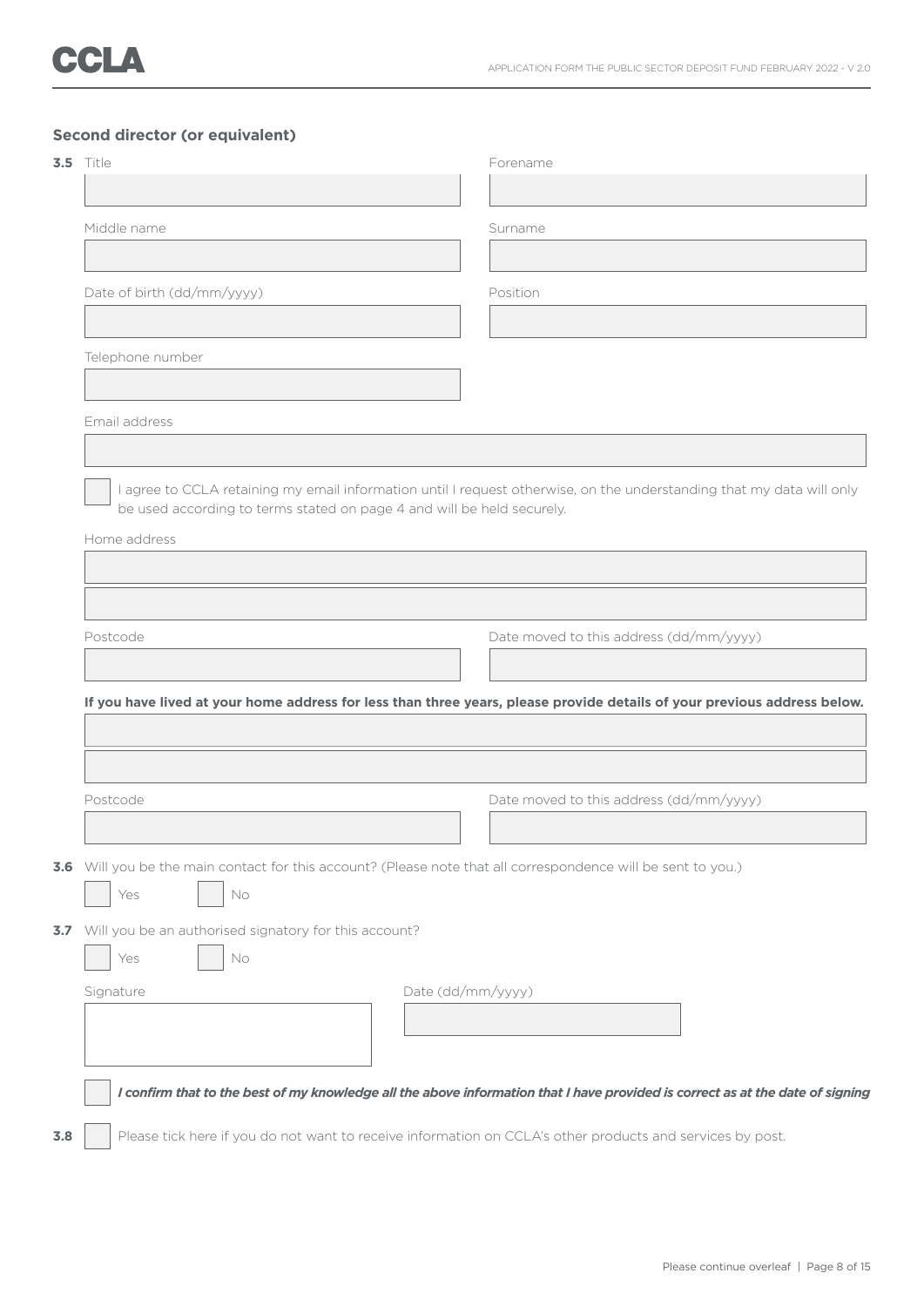## **Third director (or equivalent)**

| <b>3.9</b> Title                                                       |                   | Forename                                                                                                                 |  |  |
|------------------------------------------------------------------------|-------------------|--------------------------------------------------------------------------------------------------------------------------|--|--|
|                                                                        |                   |                                                                                                                          |  |  |
| Middle name                                                            |                   | Surname                                                                                                                  |  |  |
|                                                                        |                   |                                                                                                                          |  |  |
| Date of birth (dd/mm/yyyy)                                             |                   | Position                                                                                                                 |  |  |
|                                                                        |                   |                                                                                                                          |  |  |
| Telephone number                                                       |                   |                                                                                                                          |  |  |
|                                                                        |                   |                                                                                                                          |  |  |
| Email address                                                          |                   |                                                                                                                          |  |  |
|                                                                        |                   |                                                                                                                          |  |  |
|                                                                        |                   | I agree to CCLA retaining my email information until I request otherwise, on the understanding that my data will only    |  |  |
| be used according to terms stated on page 4 and will be held securely. |                   |                                                                                                                          |  |  |
| Home address                                                           |                   |                                                                                                                          |  |  |
|                                                                        |                   |                                                                                                                          |  |  |
|                                                                        |                   |                                                                                                                          |  |  |
|                                                                        |                   |                                                                                                                          |  |  |
| Postcode                                                               |                   |                                                                                                                          |  |  |
|                                                                        |                   | Date moved to this address (dd/mm/yyyy)                                                                                  |  |  |
|                                                                        |                   |                                                                                                                          |  |  |
|                                                                        |                   | If you have lived at your home address for less than three years, please provide details of your previous address below. |  |  |
|                                                                        |                   |                                                                                                                          |  |  |
|                                                                        |                   |                                                                                                                          |  |  |
| Postcode                                                               |                   | Date moved to this address (dd/mm/yyyy)                                                                                  |  |  |
|                                                                        |                   |                                                                                                                          |  |  |
|                                                                        |                   | 3.10 Will you be the main contact for this account? (Please note that all correspondence will be sent to you.)           |  |  |
| Yes<br>No                                                              |                   |                                                                                                                          |  |  |
| 3.11 Will you be an authorised signatory for this account?             |                   |                                                                                                                          |  |  |
| Yes<br>No                                                              |                   |                                                                                                                          |  |  |
| Signature                                                              | Date (dd/mm/yyyy) |                                                                                                                          |  |  |
|                                                                        |                   |                                                                                                                          |  |  |
|                                                                        |                   |                                                                                                                          |  |  |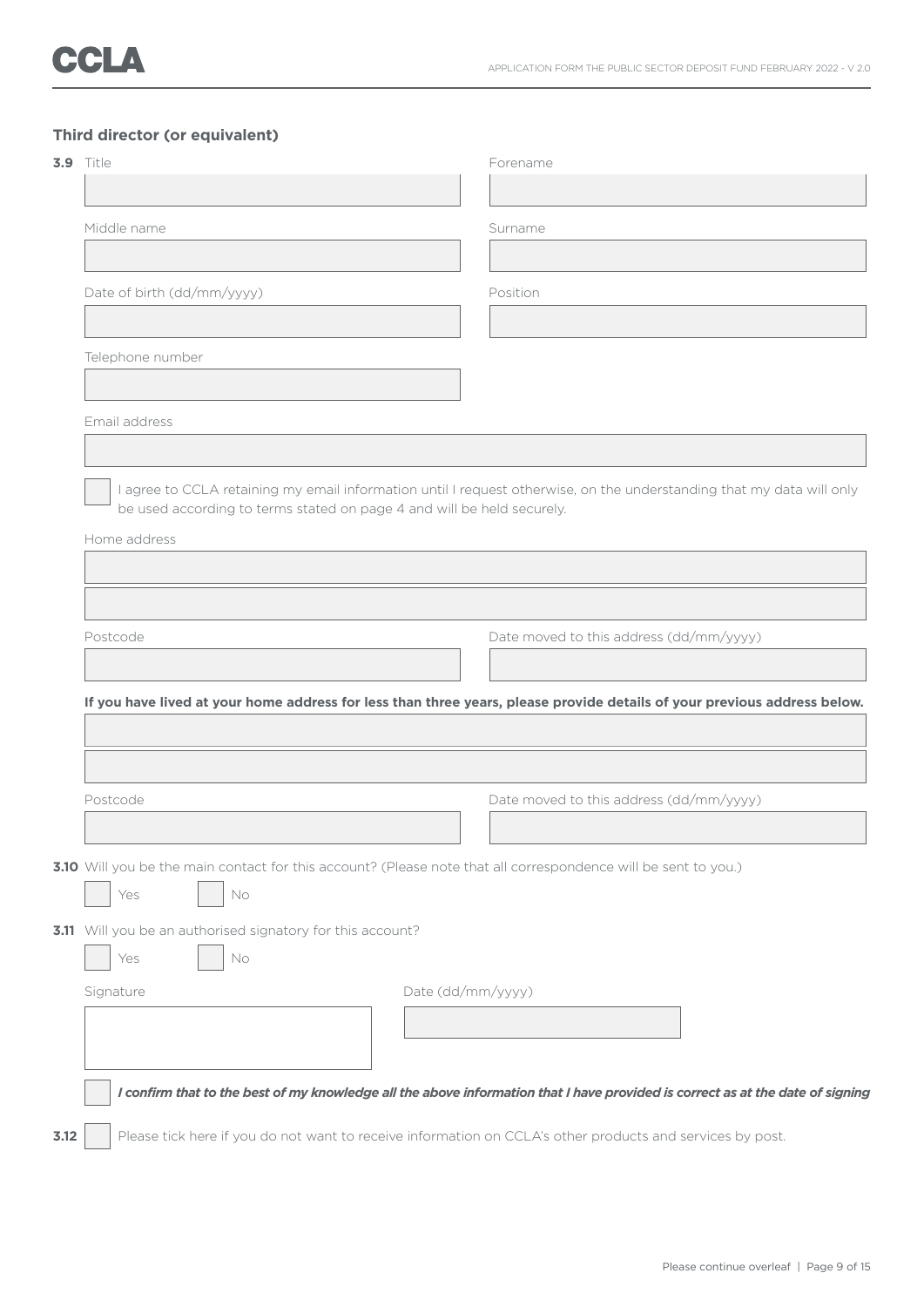## **Fourth director (or equivalent)**

| <b>3.13</b> Title                                                                               |                   | Forename                                                                                                                 |  |
|-------------------------------------------------------------------------------------------------|-------------------|--------------------------------------------------------------------------------------------------------------------------|--|
|                                                                                                 |                   |                                                                                                                          |  |
| Middle name                                                                                     |                   | Surname                                                                                                                  |  |
|                                                                                                 |                   |                                                                                                                          |  |
| Date of birth (dd/mm/yyyy)                                                                      |                   | Position                                                                                                                 |  |
|                                                                                                 |                   |                                                                                                                          |  |
| Telephone number                                                                                |                   |                                                                                                                          |  |
|                                                                                                 |                   |                                                                                                                          |  |
| Email address                                                                                   |                   |                                                                                                                          |  |
|                                                                                                 |                   |                                                                                                                          |  |
|                                                                                                 |                   | I agree to CCLA retaining my email information until I request otherwise, on the understanding that my data will only    |  |
| be used according to terms stated on page 4 and will be held securely.                          |                   |                                                                                                                          |  |
| Home address                                                                                    |                   |                                                                                                                          |  |
|                                                                                                 |                   |                                                                                                                          |  |
|                                                                                                 |                   |                                                                                                                          |  |
|                                                                                                 |                   |                                                                                                                          |  |
|                                                                                                 |                   |                                                                                                                          |  |
|                                                                                                 |                   | Date moved to this address (dd/mm/yyyy)                                                                                  |  |
|                                                                                                 |                   |                                                                                                                          |  |
|                                                                                                 |                   | If you have lived at your home address for less than three years, please provide details of your previous address below. |  |
|                                                                                                 |                   |                                                                                                                          |  |
|                                                                                                 |                   |                                                                                                                          |  |
|                                                                                                 |                   |                                                                                                                          |  |
|                                                                                                 |                   | Date moved to this address (dd/mm/yyyy)                                                                                  |  |
|                                                                                                 |                   |                                                                                                                          |  |
|                                                                                                 |                   | 3.14 Will you be the main contact for this account? (Please note that all correspondence will be sent to you.)           |  |
| Yes<br>No                                                                                       |                   |                                                                                                                          |  |
|                                                                                                 |                   |                                                                                                                          |  |
| Yes<br>No                                                                                       |                   |                                                                                                                          |  |
|                                                                                                 | Date (dd/mm/yyyy) |                                                                                                                          |  |
|                                                                                                 |                   |                                                                                                                          |  |
|                                                                                                 |                   |                                                                                                                          |  |
| Postcode<br>Postcode<br>3.15 Will you be an authorised signatory for this account?<br>Signature |                   |                                                                                                                          |  |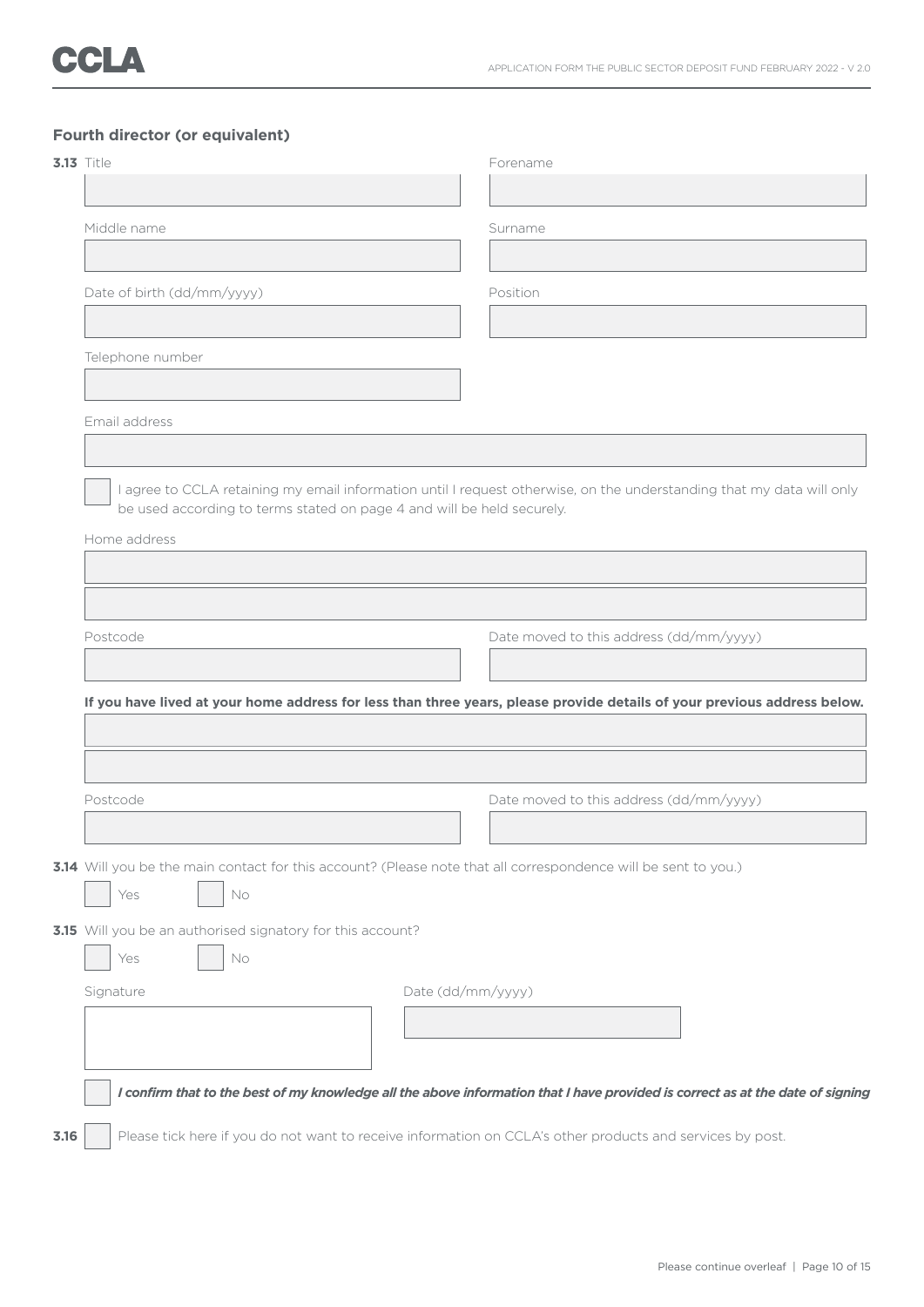## **Section 4: Main contact details for this account (to whom all correspondence will be sent)**

**4.1** If no main contact has been selected in section 3, please complete this section.

|     | Title                                                                                                                                                                                           |                   | Forename                     |  |
|-----|-------------------------------------------------------------------------------------------------------------------------------------------------------------------------------------------------|-------------------|------------------------------|--|
|     |                                                                                                                                                                                                 |                   |                              |  |
|     | Middle name                                                                                                                                                                                     |                   | Surname                      |  |
|     |                                                                                                                                                                                                 |                   |                              |  |
|     | Position                                                                                                                                                                                        |                   | Telephone number             |  |
|     |                                                                                                                                                                                                 |                   |                              |  |
|     | Email address                                                                                                                                                                                   |                   |                              |  |
|     |                                                                                                                                                                                                 |                   |                              |  |
|     | I agree to CCLA retaining my email information until I request otherwise, on the understanding that my data will only<br>be used according to terms stated on page 4 and will be held securely. |                   |                              |  |
|     | Signature                                                                                                                                                                                       | Date (dd/mm/yyyy) |                              |  |
|     |                                                                                                                                                                                                 |                   |                              |  |
|     |                                                                                                                                                                                                 |                   |                              |  |
|     | I confirm that to the best of my knowledge all the above information that I have provided is correct as at the date of signing                                                                  |                   |                              |  |
|     | 4.2 Will the main contact also be an authorised signatory?                                                                                                                                      |                   |                              |  |
|     | No<br>Yes                                                                                                                                                                                       |                   |                              |  |
| 4.3 | Please tick here if you do not want to receive information on CCLA's other products and services by post.                                                                                       |                   |                              |  |
|     | 4.4 Do you require any additional signatories to operate this account that are not listed in section 3 or 4?                                                                                    |                   |                              |  |
|     | Yes -> please go to section 5                                                                                                                                                                   |                   | No -> please go to section 6 |  |
|     |                                                                                                                                                                                                 |                   |                              |  |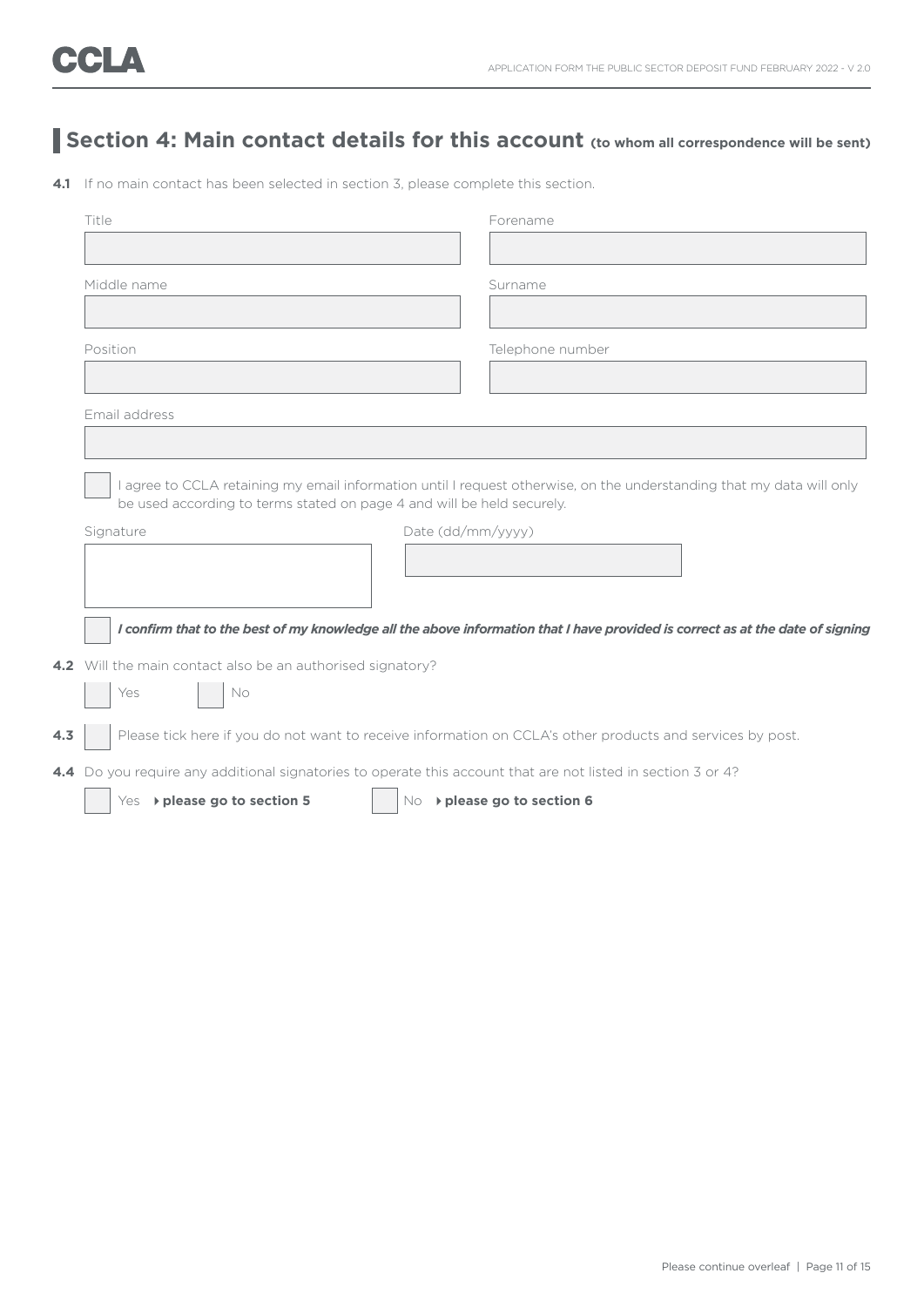## **Section 5: Other signatories that are authorised to operate the account**

**5.1** Other signatory that is authorised to operate the account

|       | Title                                                                                                                                                                                           | Forename                                                                                                                       |  |  |  |  |
|-------|-------------------------------------------------------------------------------------------------------------------------------------------------------------------------------------------------|--------------------------------------------------------------------------------------------------------------------------------|--|--|--|--|
|       |                                                                                                                                                                                                 |                                                                                                                                |  |  |  |  |
|       | Middle name                                                                                                                                                                                     | Surname                                                                                                                        |  |  |  |  |
|       |                                                                                                                                                                                                 |                                                                                                                                |  |  |  |  |
|       | Position                                                                                                                                                                                        | Telephone number                                                                                                               |  |  |  |  |
|       |                                                                                                                                                                                                 |                                                                                                                                |  |  |  |  |
|       | Email address                                                                                                                                                                                   |                                                                                                                                |  |  |  |  |
|       |                                                                                                                                                                                                 |                                                                                                                                |  |  |  |  |
|       |                                                                                                                                                                                                 |                                                                                                                                |  |  |  |  |
|       | be used according to terms stated on page 4 and will be held securely.                                                                                                                          | I agree to CCLA retaining my email information until I request otherwise, on the understanding that my data will only          |  |  |  |  |
|       | Signature                                                                                                                                                                                       | Date (dd/mm/yyyy)                                                                                                              |  |  |  |  |
|       |                                                                                                                                                                                                 |                                                                                                                                |  |  |  |  |
|       |                                                                                                                                                                                                 |                                                                                                                                |  |  |  |  |
|       |                                                                                                                                                                                                 |                                                                                                                                |  |  |  |  |
|       |                                                                                                                                                                                                 | I confirm that to the best of my knowledge all the above information that I have provided is correct as at the date of signing |  |  |  |  |
| $5.2$ | Please tick here if you do not want to receive information on CCLA's other products and services by post.                                                                                       |                                                                                                                                |  |  |  |  |
|       | 5.3 Other signatory that is authorised to operate the account                                                                                                                                   |                                                                                                                                |  |  |  |  |
|       | Title                                                                                                                                                                                           | Forename                                                                                                                       |  |  |  |  |
|       |                                                                                                                                                                                                 |                                                                                                                                |  |  |  |  |
|       | Middle name                                                                                                                                                                                     | Surname                                                                                                                        |  |  |  |  |
|       |                                                                                                                                                                                                 |                                                                                                                                |  |  |  |  |
|       | Position                                                                                                                                                                                        | Telephone number                                                                                                               |  |  |  |  |
|       |                                                                                                                                                                                                 |                                                                                                                                |  |  |  |  |
|       | Email address                                                                                                                                                                                   |                                                                                                                                |  |  |  |  |
|       |                                                                                                                                                                                                 |                                                                                                                                |  |  |  |  |
|       |                                                                                                                                                                                                 |                                                                                                                                |  |  |  |  |
|       | I agree to CCLA retaining my email information until I request otherwise, on the understanding that my data will only<br>be used according to terms stated on page 4 and will be held securely. |                                                                                                                                |  |  |  |  |
|       | Signature                                                                                                                                                                                       | Date (dd/mm/yyyy)                                                                                                              |  |  |  |  |
|       |                                                                                                                                                                                                 |                                                                                                                                |  |  |  |  |
|       |                                                                                                                                                                                                 |                                                                                                                                |  |  |  |  |
|       |                                                                                                                                                                                                 |                                                                                                                                |  |  |  |  |
|       |                                                                                                                                                                                                 | I confirm that to the best of my knowledge all the above information that I have provided is correct as at the date of signing |  |  |  |  |
| 5.4   | Please tick here if you do not want to receive information on CCLA's other products and services by post.                                                                                       |                                                                                                                                |  |  |  |  |
|       | Please use additional sheet if required                                                                                                                                                         |                                                                                                                                |  |  |  |  |
|       |                                                                                                                                                                                                 |                                                                                                                                |  |  |  |  |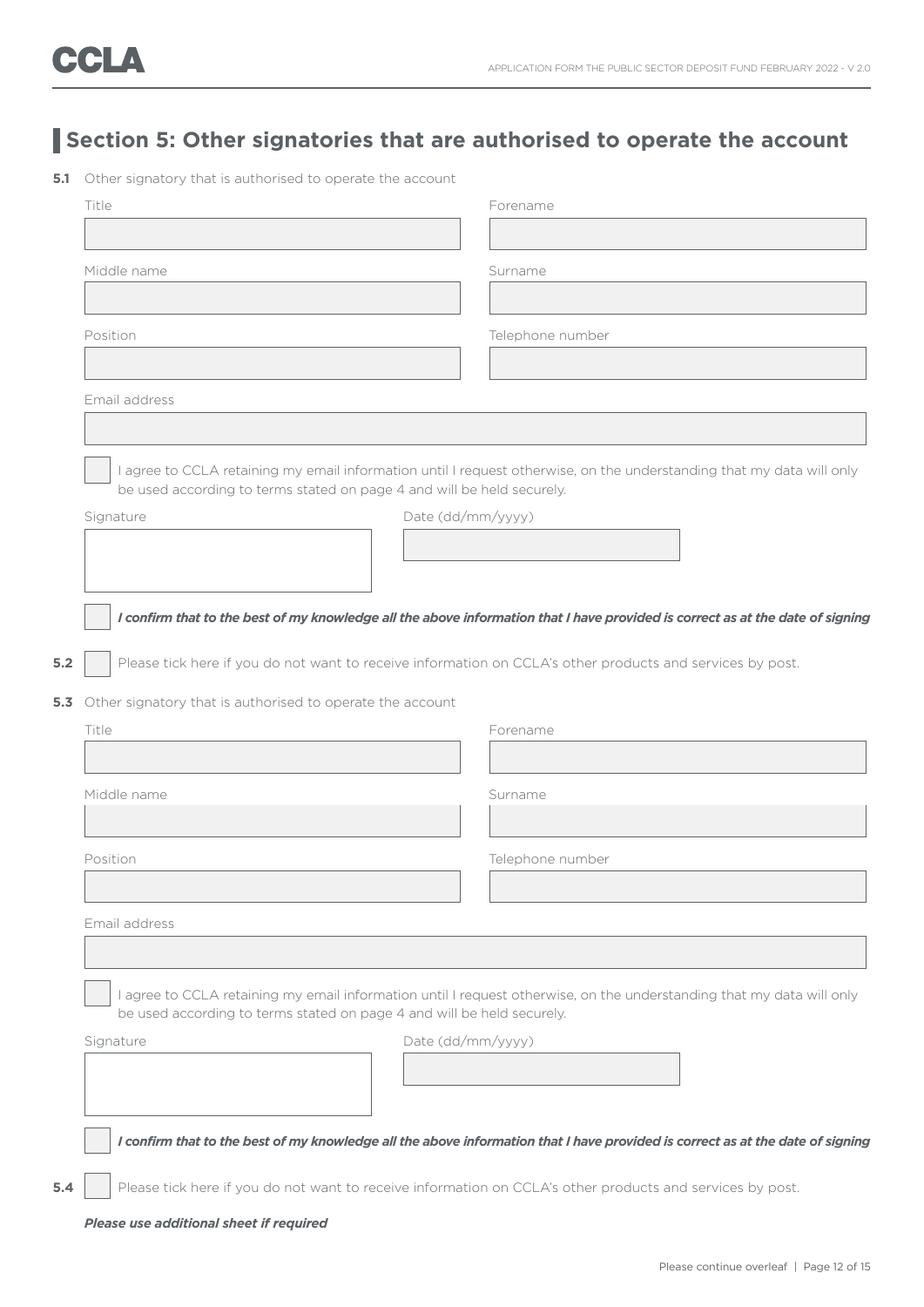## **Section 6: Email instructions authority**

Instructions on a CCLA form, sent by email to us as a PDF, and signed in accordance with the account mandate, can be accepted if we have the relevant email instructions authority.

Please complete this section if you would like us to accept instructions by email.

**Important information: A PDF version of a CCLA form attached to your email is your instruction to us and should be sent to correspondence@ccla.co.uk. Do not send the original documentation in the post and do not resend the email and/or the attachment as your instruction may be processed again. This mailbox will automatically upload the PDF for processing so any additional information contained in the body of the email will not be seen. If you have any additional information about the instruction, please send your email and PDF to clientservices@ccla.co.uk.**

### **Authority to accept email instructions**

In consideration of CCLA agreeing to accept from us, notwithstanding the terms of the relevant mandate, from time to time instructions purporting to come from us in the form of email instructions in relation to our account, we confirm and accept that CCLA does not accept responsibility for, and we will not seek to hold CCLA liable for any actions, proceedings, claims, losses, damage, costs and expenses that may be suffered or incurred as a result of CCLA accepting, or acting upon, instructions that CCLA reasonably believes have come from us, or have been given on our behalf. We accept responsibility for any losses or costs that might be incurred as a result of the cancellation of any purchase or sale of Shares carried out as a result of CCLA accepting, or acting upon, instructions that CCLA reasonably believes have come from us or have been given on our behalf.

### **Authorisation**

Authorised signatory name

I

Signature Date (dd/mm/yyyy)

Authorised signatory name

Signature Date (dd/mm/yyyy)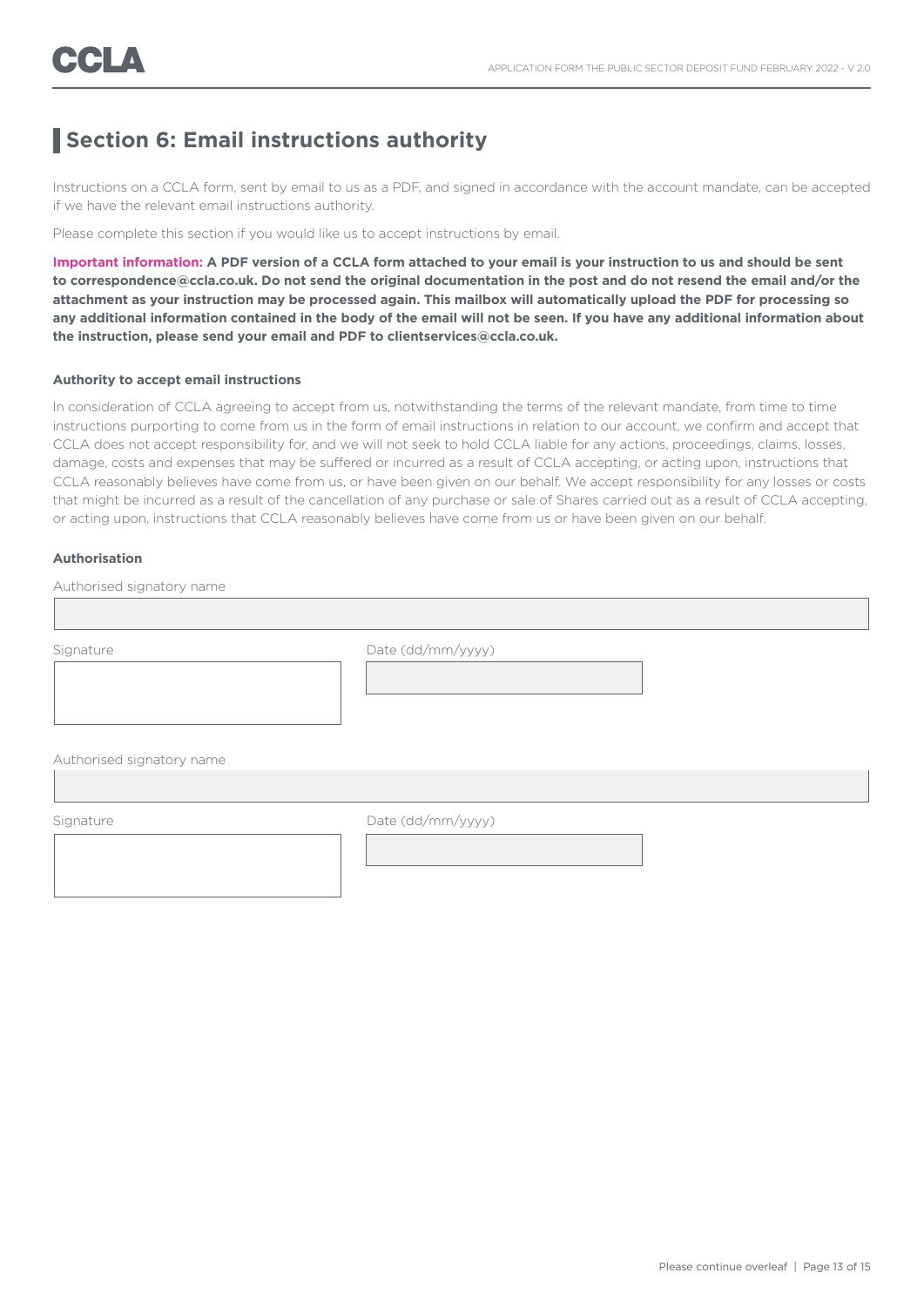## **Section 7: Additional information and notes**

**Please use this section to disclose any additional information or support requirements.**